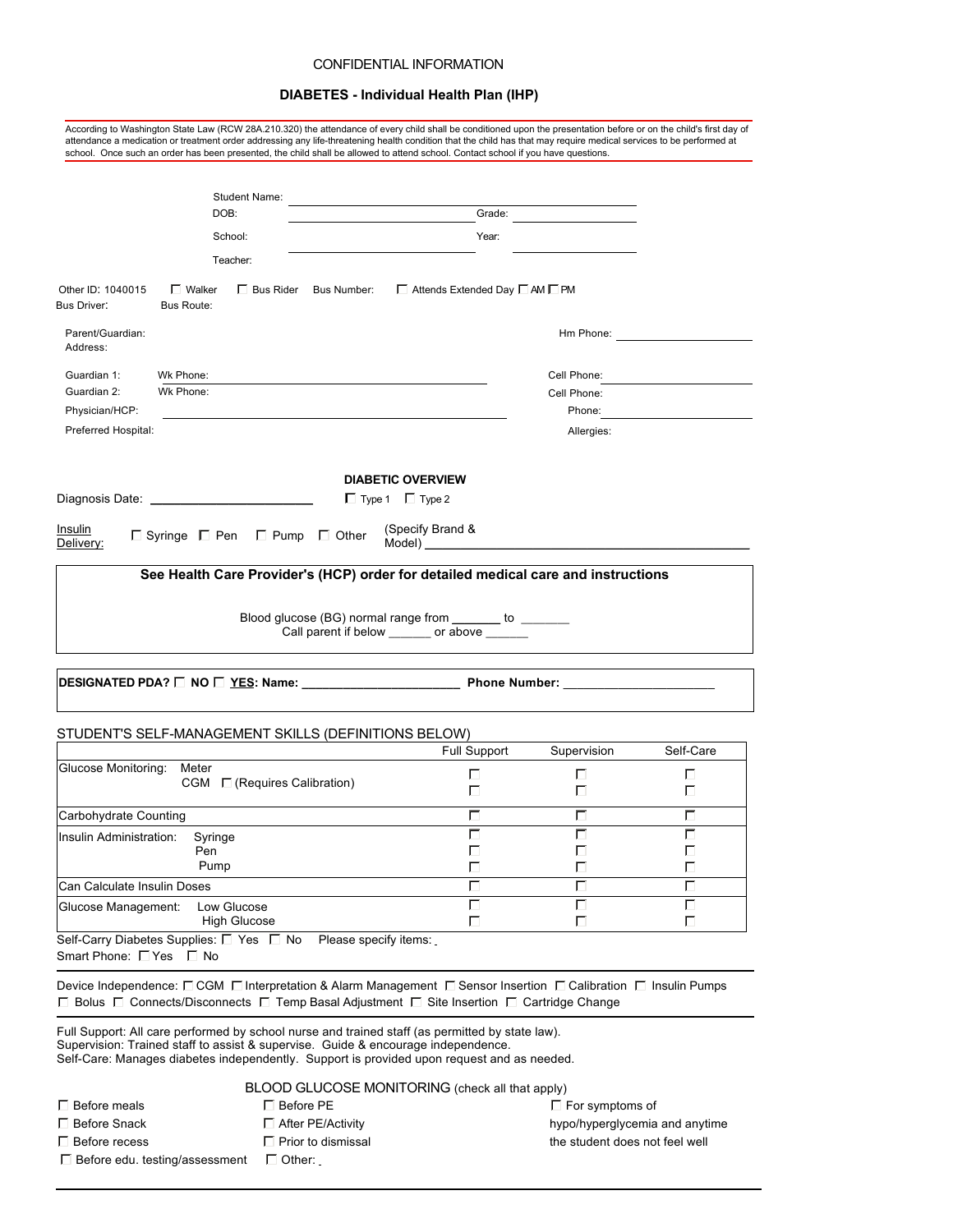| Meal Times:<br>Breakfast<br>AM Snack<br>Lunch<br>PM Snack<br>Pre Dismissal Snack | <b>Physical Activity:</b><br>T PE<br>Recess<br>Sports<br>Additional Information: |  |
|----------------------------------------------------------------------------------|----------------------------------------------------------------------------------|--|
|----------------------------------------------------------------------------------|----------------------------------------------------------------------------------|--|

**BEFORE PE:**  (Day) (Time):

- If blood glucose is \_\_\_\_ or higher: No snack needed.
- If blood glucose is between \_\_\_\_ to \_\_\_\_ student needs to eat \_\_\_\_ gm carbs before PE.
- If blood glucose is under \_\_\_\_\_ student needs to eat \_\_\_\_ gm carbs before PE.

RECESS CONSIDERATIONS:

# **CONTINUOUS GLUCOSE MONITORING (CGM)**

| $\Box$ No                                                                                                                                                                                   | Permit student access to viewing device at all times including during                                                                                                                                                                                                                                                                                                |
|---------------------------------------------------------------------------------------------------------------------------------------------------------------------------------------------|----------------------------------------------------------------------------------------------------------------------------------------------------------------------------------------------------------------------------------------------------------------------------------------------------------------------------------------------------------------------|
| $\Gamma$ Yes                                                                                                                                                                                | testing. Device must be within appropriate distance to mitigate the risk                                                                                                                                                                                                                                                                                             |
| Specify Brand & Model:                                                                                                                                                                      | of data loss for students.                                                                                                                                                                                                                                                                                                                                           |
| Specify viewing equipment: $\square$ Device Reader $\square$ Smart                                                                                                                          | • Permit access to school wi-fi for sensor data collection and data                                                                                                                                                                                                                                                                                                  |
| Phone $\Box$ Smart Watch $\Box$ Insulin Pump $\Box$ Tablet or                                                                                                                               | sharing.                                                                                                                                                                                                                                                                                                                                                             |
| iPod $\Box$ Other:                                                                                                                                                                          | • Do not discard transmitter if sensor fails.                                                                                                                                                                                                                                                                                                                        |
| $\Box$ CGM is remotely monitored by parent/guardian.                                                                                                                                        | Perform finger stick blood glucose (BG) if:                                                                                                                                                                                                                                                                                                                          |
| $\Box$ May use CGM for monitoring/treatment/insulin dosing<br>per Health Care Provider's orders if device is FDA<br>approved for dosing decisions, unless symptoms do not<br>match reading. | • Glucose reading is below mg/dL or above mg/dL<br>• If CGM reading is still below mg/dL 15 minutes following low<br>treatment.<br>• CGM sensor is dislodged or sensor reading is unavailable.<br>• Sensor readings are inconsistent or in the presence of<br>alerts/alarms.<br>• Sensor readings are inconsistent with the symptoms the student<br>is experiencing. |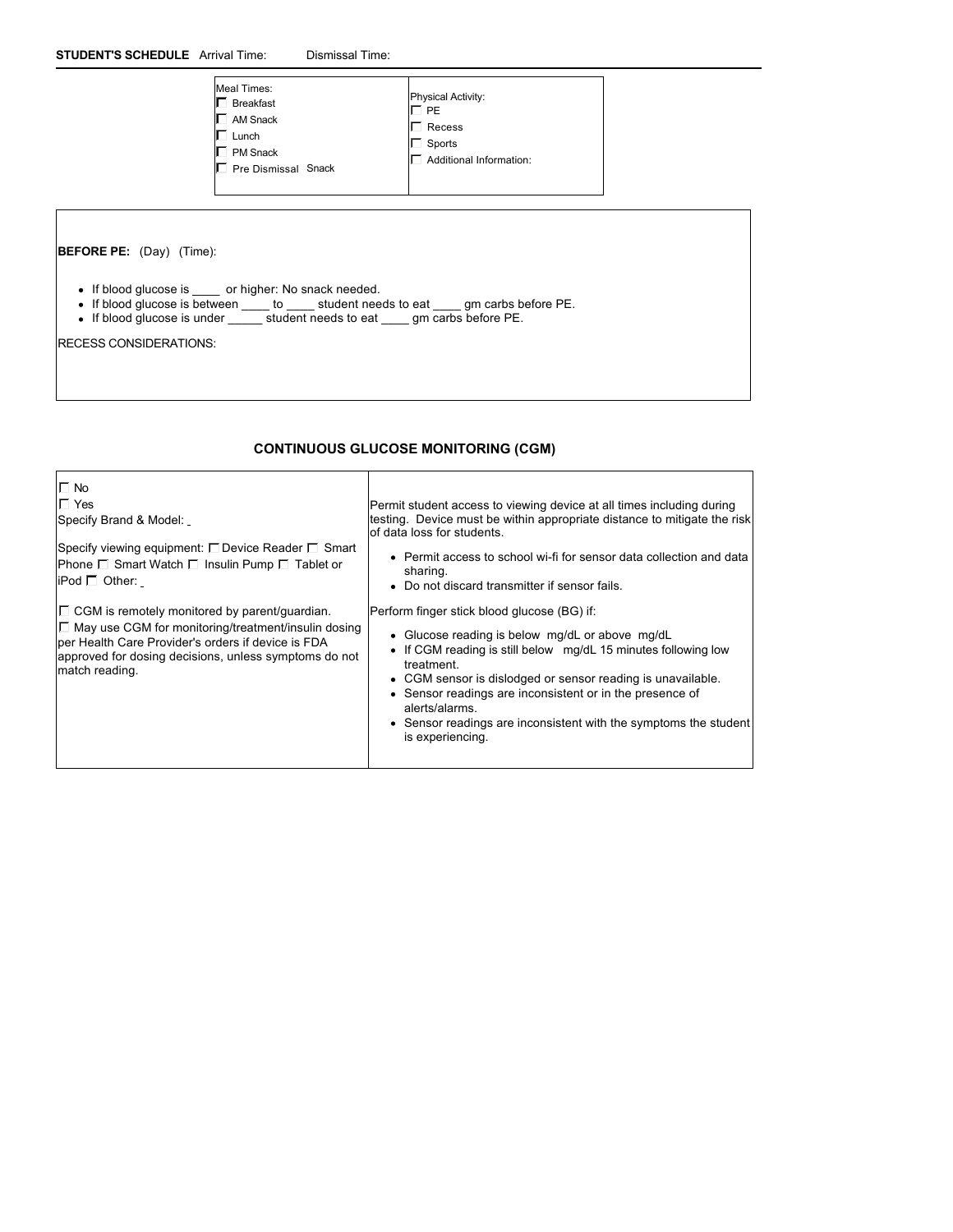# EMERGENCY INTERVENTION

Has student lost consciousness, experienced a seizure, or required Glucagon:□ No □ Yes If yes, date of last event:\_\_\_\_\_\_\_\_\_\_\_\_\_

Has student been admitted for DKA after diagnosis:  $\square$  No  $\square$  Yes If yes, date of last event:

Students **must** be accompanied by an adult when they are having symptoms or have a known low blood glucose

## **Hypoglycemia (Low Blood Sugar)**

Hypoglycemia is defined as a blood glucose less than \_\_\_\_\_\_\_\_ g/dL

Indicate student's hypoglycemia symptoms

| $\Box$ Hunger                            | $\Box$ Sweating            | $\sqcap$ Shakiness                                                                                                 | $\Box$ Paleness                             | $\Box$ Dizziness |
|------------------------------------------|----------------------------|--------------------------------------------------------------------------------------------------------------------|---------------------------------------------|------------------|
| $\Box$ Confusion/Loss of<br>Coordination | $\Box$ Personality Changes | Headache                                                                                                           | $\Box$ Tired/Weakness $\Box$ Fast heartbeat |                  |
| <b>□ Blurry Vision</b>                   | $\Box$ Inability to        | $\Box$ Passing-out/Loss $\Box$ Seizure<br>concentrate/Day dreaming Crying/Upset/Anxious/Irritable of Consciousness |                                             |                  |
| $\Gamma$ Other                           |                            |                                                                                                                    |                                             |                  |

|                                                   | Mild or Moderate Low Blood Glucose Management - Student is alert<br>Blood Glucose (BG) below mg/dL.                                                                                                                                                                                                                                                                                                                                                                                                                                                                                                                                                                                                                                                                                                             |
|---------------------------------------------------|-----------------------------------------------------------------------------------------------------------------------------------------------------------------------------------------------------------------------------------------------------------------------------------------------------------------------------------------------------------------------------------------------------------------------------------------------------------------------------------------------------------------------------------------------------------------------------------------------------------------------------------------------------------------------------------------------------------------------------------------------------------------------------------------------------------------|
|                                                   | • If student is conscious and able to swallow, immediately give grams fast-acting carbohydrate (ie<br>glucose tabs, juice) such as:<br>• Recheck blood glucose in 15 minutes<br>• Repeat carbohydrate treatment if blood glucose is still under 80 mg/dL or if student remains symptomatic.<br>Recheck blood glucose in 15 minutes.<br>• If BG remains <70 mg/dL or student is symptomatic, repeat carbohydrate treatment and call<br>parent/guardian to come to school to pick up student.<br>• If BG is within individual target goals and it is not within 1 hour of lunch or snack time, may provide slow<br>carb snack (ie cheese and crackers, peanut butter crackers, trail mix) of:<br>• If "prior to dismissal" is checked above or BG < notify parent/guardian. Additional dismissal<br>instructions: |
| (Low Blood Glucose)<br>Hypoglycemia<br>Management | Do not give insulin to cover carbohydrates given to treat low blood glucose.<br>Severe Low Blood Glucose Management – Student is unconscious, unresponsive, difficulty swallowing, or<br>seizing.                                                                                                                                                                                                                                                                                                                                                                                                                                                                                                                                                                                                               |
|                                                   | • Call 911 and request paramedic response<br>Turn on side<br>• Don't attempt to give anything by mouth<br>• Administer glucagon (can only be administered by RN, parent, paramedic, or PDA)                                                                                                                                                                                                                                                                                                                                                                                                                                                                                                                                                                                                                     |
|                                                   | □ Glucagon Emergency Kit by injection Dose: □ 0.5 mg or □ 1 mg<br>□ Gvoke by injection<br>$\Box$ Gvoke HypoPen by Auto-injection<br>$\Box$ Zegalogue (dasiglucagon) 0.6mg by Auto-injector<br>$\Box$ Zegalogue (dasiglucagon) 0.6 mg by Pre Filled Syringe<br>$\Box$ BAQSIMI Nasal Glucagon 3mg (Can be delegated to trained staff)<br>$\Box$ Other:<br>Call Nurse and parent/guardian<br>An adult must remain with student until help arrives.<br>If student is wearing an insulin pump, place pump in suspend/stop mode or disconnect tubing from<br>infusion site. Keep pump with student.                                                                                                                                                                                                                   |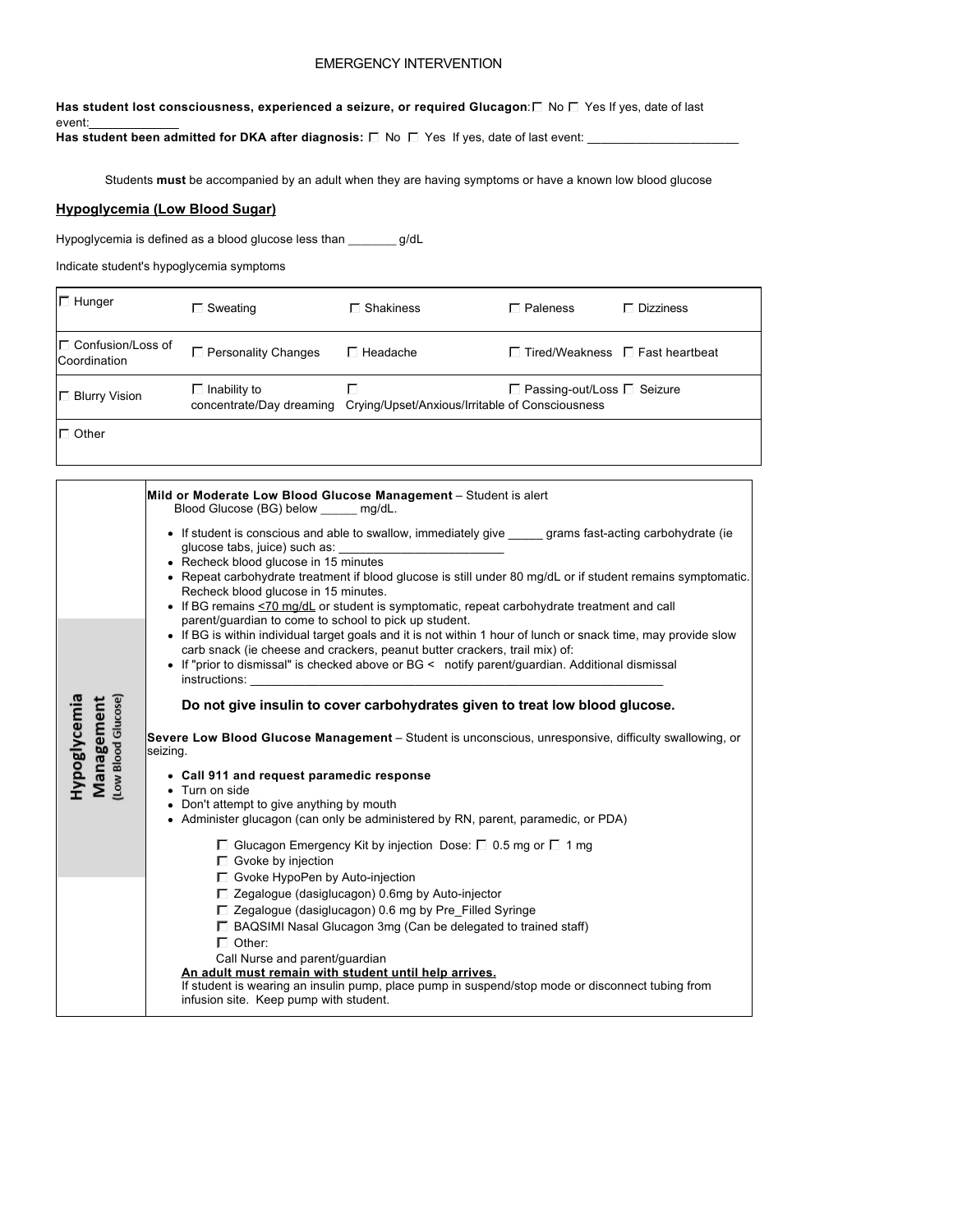# **Hyperglycemia (High Blood Sugar)**

Hyperglycemia is defined as a blood glucose greater than \_\_\_\_\_\_\_\_ mg/dL

Indicate student's hyperglycemia symptoms

| $\Box$ Extreme thirst  | Frequent urination $ \Box$ Blurry vision | Hunger                                        | Headache                                                  |
|------------------------|------------------------------------------|-----------------------------------------------|-----------------------------------------------------------|
| $\Box$ Nausea/vomiting | $\Box$ Mood<br>changes/irritable         | Dry skin or mouth <del>D</del> Tired/Weakness | I <sup>⊟</sup> Stomach<br>ache/abdominal<br>pain/cramping |
| $\Box$ Fruity breath   | □ Deep, rapid<br>breathing               |                                               |                                                           |

Other:

| lycem<br>mer<br>릉<br>ᇛ<br><b>per</b> | • For unexplained hyperglycemia blood glucose and ketones per HCP's orders.<br>• For student with pump, inspect tubing and infusion site<br>• Notify parent<br>• Correction with insulin as per HCP's orders for hyperglycemia. RETEST blood glucose in 1 hour.<br>• Encourage student to drink water and rest.<br>Ketones:<br>No exercise with positive ketones or if having nausea or abdominal pain<br>• If urine ketones are TRACE/SMALL, encourage water intake and return to classroom. Recheck blood glucose<br>• If urine ketones are <b>MODERATE/LARGE</b> , contact parent to pick student up from school |
|--------------------------------------|---------------------------------------------------------------------------------------------------------------------------------------------------------------------------------------------------------------------------------------------------------------------------------------------------------------------------------------------------------------------------------------------------------------------------------------------------------------------------------------------------------------------------------------------------------------------------------------------------------------------|
|                                      | If "prior to dismissal" is checked above or $BG >$ notify parent/quardian. Additional dismissal<br>instructions:                                                                                                                                                                                                                                                                                                                                                                                                                                                                                                    |

### SUPPLIES PARENT WILL PROVIDE (check all that apply)

| Blood glucose monitoring supplies (meter, strips, lancets, batteries, charger)<br>$\Box$ Insulin and administration supplies<br>$\Box$ Emergency 3-day supply of medication<br>□ Insulin pump supplies (infusion set, reservoirs, syringes)<br>□ Fast acting sugar snacks, carb/protein snacks<br>$\Box$ Ketone strips<br>$\Box$ Glucagon<br>$\Box$ Other | Supplies will be located: |
|-----------------------------------------------------------------------------------------------------------------------------------------------------------------------------------------------------------------------------------------------------------------------------------------------------------------------------------------------------------|---------------------------|
|                                                                                                                                                                                                                                                                                                                                                           |                           |

## **INDIVIDUAL CONSIDERATIONS:**

#### **Parent/Guardian:**

- Responsible for communicating individualized diabetic care needs and device training related to their student.
- If student attends extended day/childcare, clubs before & after school, evening, and summer activities, will notify the
- program director of their child's medication and health care needs.
- Provide additional supplies and snacks.
- Provide written number of carbohydrates contained in snack and lunch from home.
- Provide written notification to the nurse regarding dosing or insulin adjustments (Insulin to Carb Ratio (ICR), Correction Factor (CF), Target Blood Glucose.) Dosing adjustments require 24-hour prior written notice for implementation.
- Responsible for device needs related to management, setup, placement, or removal.

#### **Classroom:**

- Student will be escorted to health room if high/low blood glucose concerns/symptoms.
- Teacher to notify parent/guardian, nurse, PDA (if applicable), & office staff regarding change in class schedule, activities,  $\bullet$ field trips, parties, etc. to allow time to adjust insulin dosages or food appropriately.
- Allow for water, snacks, restroom breaks, and blood glucose testing.

## **ADDITIONAL INFORMATION**